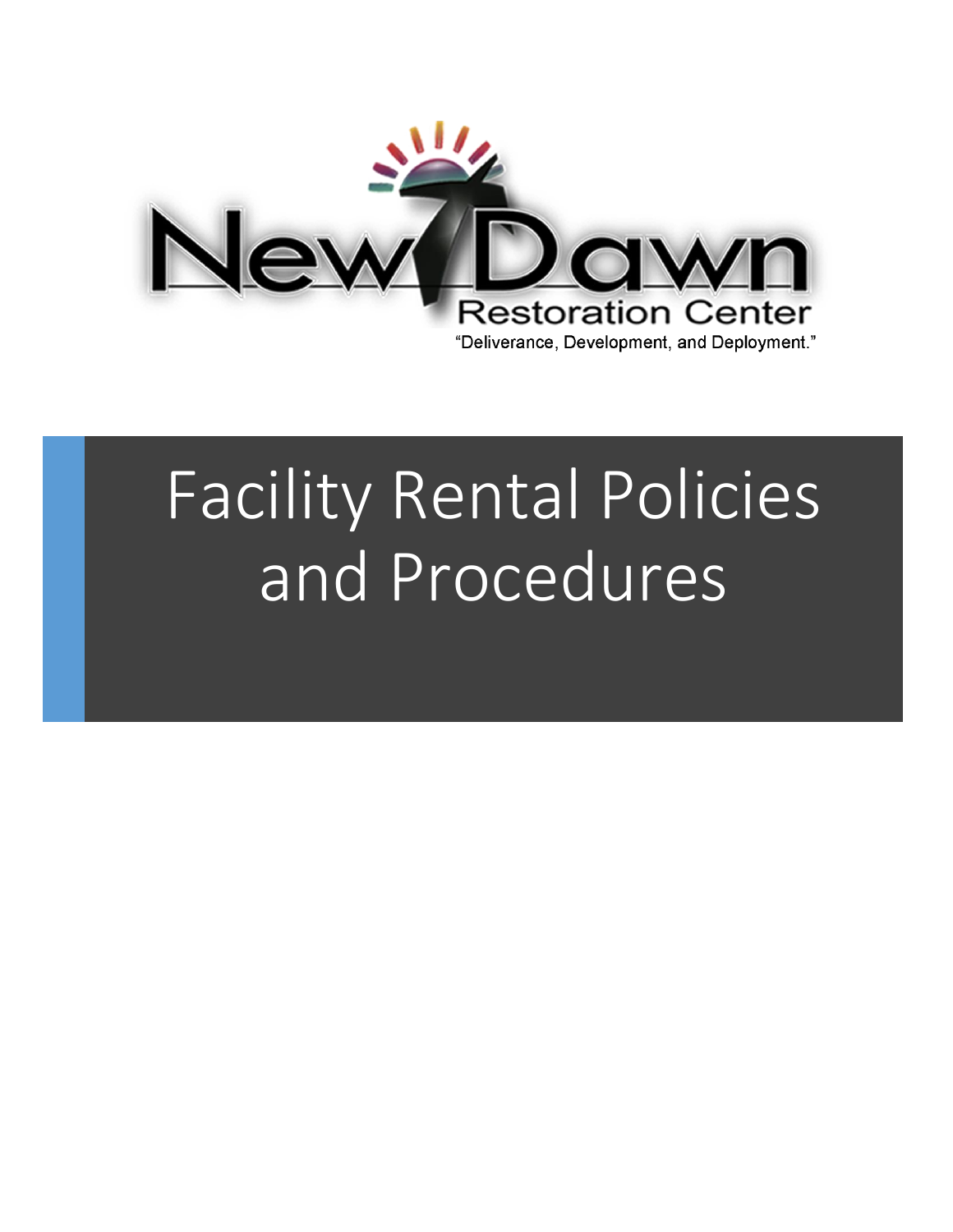# **Rental of New Dawn Restoration Center's Facility**

## **Overview**

New Dawn Restoration Center maintains facilities at 6616 E. Chelsea Street Tampa, Florida 33610. While the facilities are used primarily for the programs and ministries of the Church, the Church membership recognizes its responsibility as part of the Tampa community to allow certain uses by community organizations, local businesses, local churches, and individual members of New Dawn Restoration Center, as long those uses do not interfere with the Church's scheduled programs and ministries. All such events are to be scheduled with the Church Administrative Staff and are subject to the guidelines outlined below.

# **Conditions of Use**

- 1. The facilities are available for use by local community organizations, local business, local churches, and individual members of the Church when not scheduled for use in the various programs and ministries of the Church. Any use of the facilities of New Dawn Restoration Center must not be in conflict with the vision, mission, and policies of New Dawn Restoration Center.
- 2. The use of the Church Facilities for weddings and receptions is covered under a separate policy.
- 3. Use of the Facilities is subject to a hold harmless agreement signed by the user or an authorized representative of the user organization. The user agrees to pay for any damages to the building and/or its contents that occur as a consequence of the event that exceed the \$100 reservation deposit is **non-refundable**; however, the \$75 security/damage deposit will be returned within 72 hours. New Dawn Restoration Center reserves the right to cancel the use of the facilities at any time with partial/full refund of deposits and/or all fees collected.
- 4. The user accepts full responsibility for any personal injury and/or liability that may occur to them, members of their group, or any guests while on the premises. The user's signature on this contract releases the Church from any and all liabilities that may arise from such occurrences.
- 5. Use of tobacco in any form in the church building is prohibited. Illegal consumption of alcohol or any illegal drug on the church property (sidewalks, patios, parking lot, picnic areas, and any other grounds) is absolutely prohibited. Violations of this policy shall cause the cancellation of this contract and revocation of any fees and deposits.
- 6. Any rearranging of furniture is to be approved in advance with the Church Administrative Staff. If approval is obtained, the furniture is to be restored to its original configuration by the user immediately after the event.
- 7. A member of the Church Administrative Staff will meet with the renting party in order to familiarize them with the building; its rooms, exits, and emergency equipment.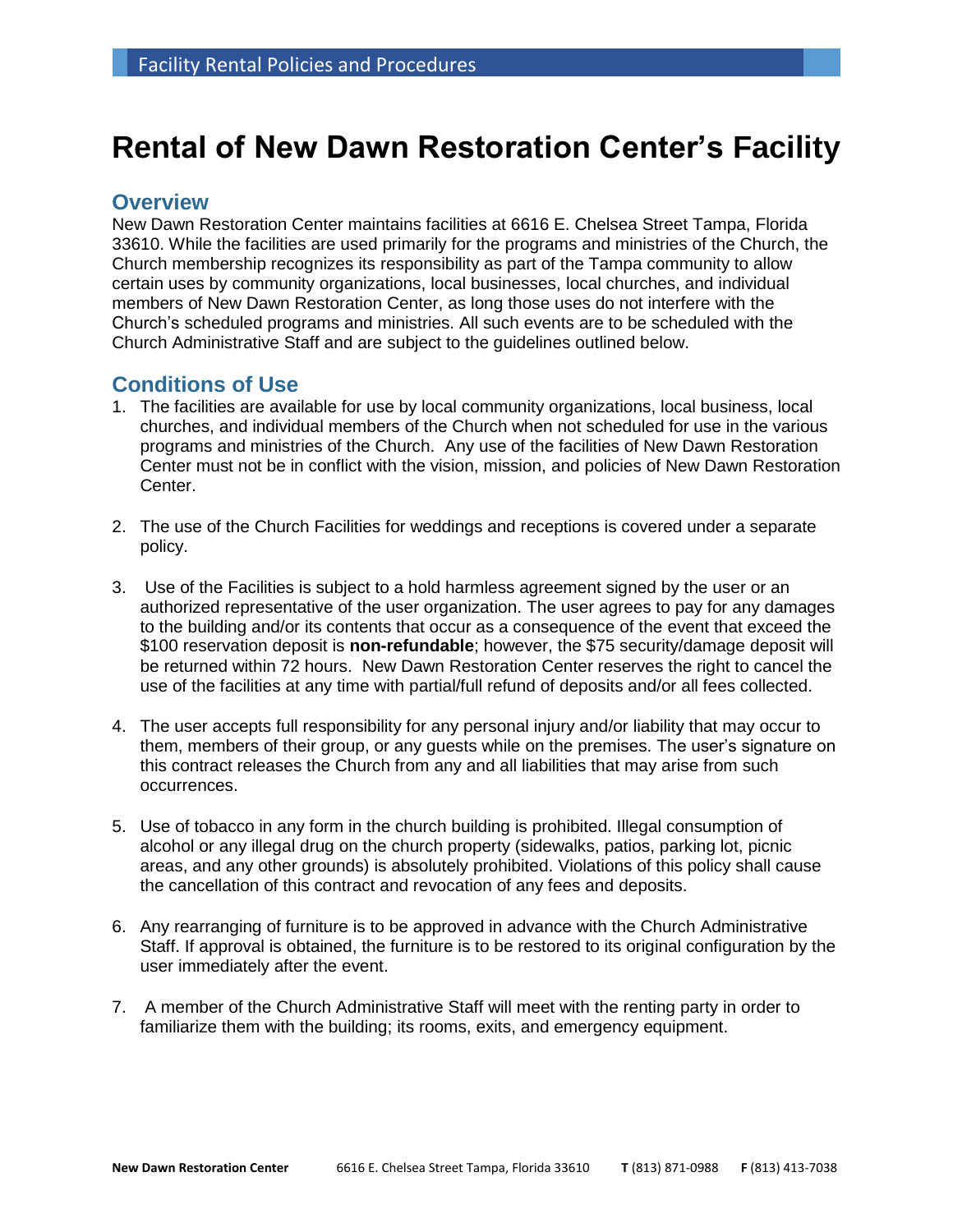# **Deposits and Fees, Equipment Available, and Room Capacities**

#### **Deposits and Fees:**

The user is required to submit TWO (2) checks in the amount of \$150 for the Reservation Deposit and \$75.00 for the Security/Damage Deposit in order to reserve the facility. The Security/Damage Deposit will be returned **within 72 hours of event cancellation or 14 business days** after an event when the Church Representative inspects the facility and confirms there are no additional charges for damages to the facility.

Rental fees are dependent on size of group, type of group, and kind of activity. The charges for renting the Church Facility are based on per hour rental time period with a minimum rental period of 4-hours (see Application for Facility Use). This 4-hour time period includes the time the user will need to set-up and clean up before and after the event.

#### **Additional Charges**

Additional charges may apply if the facility is required for longer than the standard 4-hour time period and when the sound equipment and/or chairs in the Sanctuary are moved and need to be reset.

**Remaining Rental Fees and/or additional charges are to be paid in full at least \_\_\_\_\_\_\_\_\_ days prior to use.**

#### **Equipment Available:**

Available equipment and furnishings include but are not limited to:

- 25 round tables (60" in diameter)
- 300 metal folding chairs
- Basic sound system

#### **Room Capacities:**

• Please refer to New Dawn Restoration Center Facility Rental Application for room fees.

#### **Before the Event**

### **Rental Procedures**

- 1. Check on facility and room availability with the Church Administrative Staff.
- 2. Complete and submit the Facility Rental Application in order to reserve rental date and time.
- 3. Submit a check in the amount of \$150 for Reservation Deposit and \$75 for Security/Damage Deposit.
- 4. Submit a separate check for all remaining fees and charges \_\_\_\_\_\_\_ days prior to the event.

#### **After the Event**

- 1. Clean up the facility and restore all furnishings to their original configuration.
- 2. Have the Church Representative make an inspection of the building in order to determine if the Security/Damage Deposit may be returned.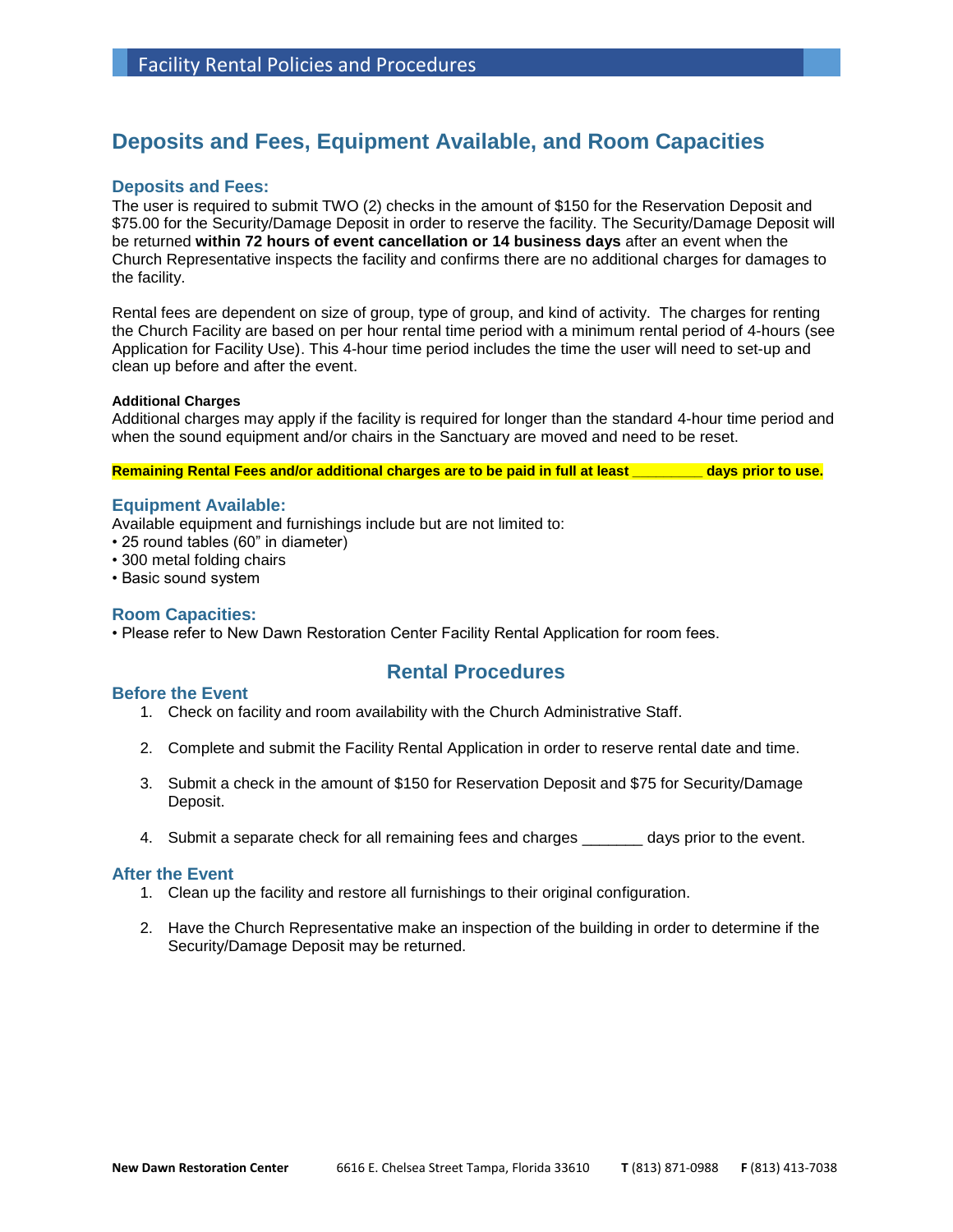# **APPLICATION FOR FACILITY USE**

**Your request to rent the facilities of New Dawn Restoration Center cannot be processed until this application is received. After reading the Church Facility Use Policy please complete this Application with the appropriate information and return the Application to the Church Administrative Staff. Please be sure to sign below and sign the Hold Harmless Agreement on the reverse side. After receiving your application, the time and date of your event will be reviewed and if approved entered on the Church Calendar and you will receive confirmation of your reservation.**

| Date(s) Rental Request_______________                                                                                                                                          | Time of Rental ______to _______              |  |  |  |  |  |
|--------------------------------------------------------------------------------------------------------------------------------------------------------------------------------|----------------------------------------------|--|--|--|--|--|
| <b>Company Information</b>                                                                                                                                                     |                                              |  |  |  |  |  |
|                                                                                                                                                                                |                                              |  |  |  |  |  |
|                                                                                                                                                                                |                                              |  |  |  |  |  |
|                                                                                                                                                                                |                                              |  |  |  |  |  |
|                                                                                                                                                                                |                                              |  |  |  |  |  |
| Email Address ______________________                                                                                                                                           |                                              |  |  |  |  |  |
| Are you or your company: $\Box$ 501(c)3 $\Box$ Limited Liability Company (LLC)<br>$\Box$ Incorporated $\Box$ Other (_____________) Are you bonded/insured $\Box$ Yes $\Box$ No |                                              |  |  |  |  |  |
| <b>Event Information</b>                                                                                                                                                       |                                              |  |  |  |  |  |
| Title of Meeting / Event ______________________                                                                                                                                |                                              |  |  |  |  |  |
|                                                                                                                                                                                |                                              |  |  |  |  |  |
| Is this a ticketed event? $\Box$ Yes $\Box$ No                                                                                                                                 | If yes, what is the cost per ticket? _______ |  |  |  |  |  |

Please check all of the rooms you are requesting use of during your rental.

#### **Building Usage:**

☐ Entire Facility All Rooms) ☐ Sanctuary (8,440 Sq. ft. Capacity – 900+) ☐ Foyer (1,200 Sq. ft. Capacity  $-50$ )  $\Box$  Lobby Café (930 Sq. ft. Capacity – 30)  $\Box$  Fellowship Hall (1,200 Sq. ft. Capacity – 300+) ☐ Kitchen (165 Sq. ft. Capacity – 950) **Classrooms:** ☐ Room 102 (592 Sq. ft. Capacity – 50)  $\Box$  Room 103 ( 592 Sq. ft. Capacity – 50)  $\Box$  Room 104 (**592 Sq. ft.** Capacity – 100)

Are you in need of any special services or equipment? (i.e., audio, video, tape duplication, food services, special lighting, computers, projector w/ screens, musicians, staff, etc.). Please note that additional services will come at an additional cost  $\Box$  Yes  $\Box$  No

Please specify: **Example 20** and  $\alpha$  is the specify: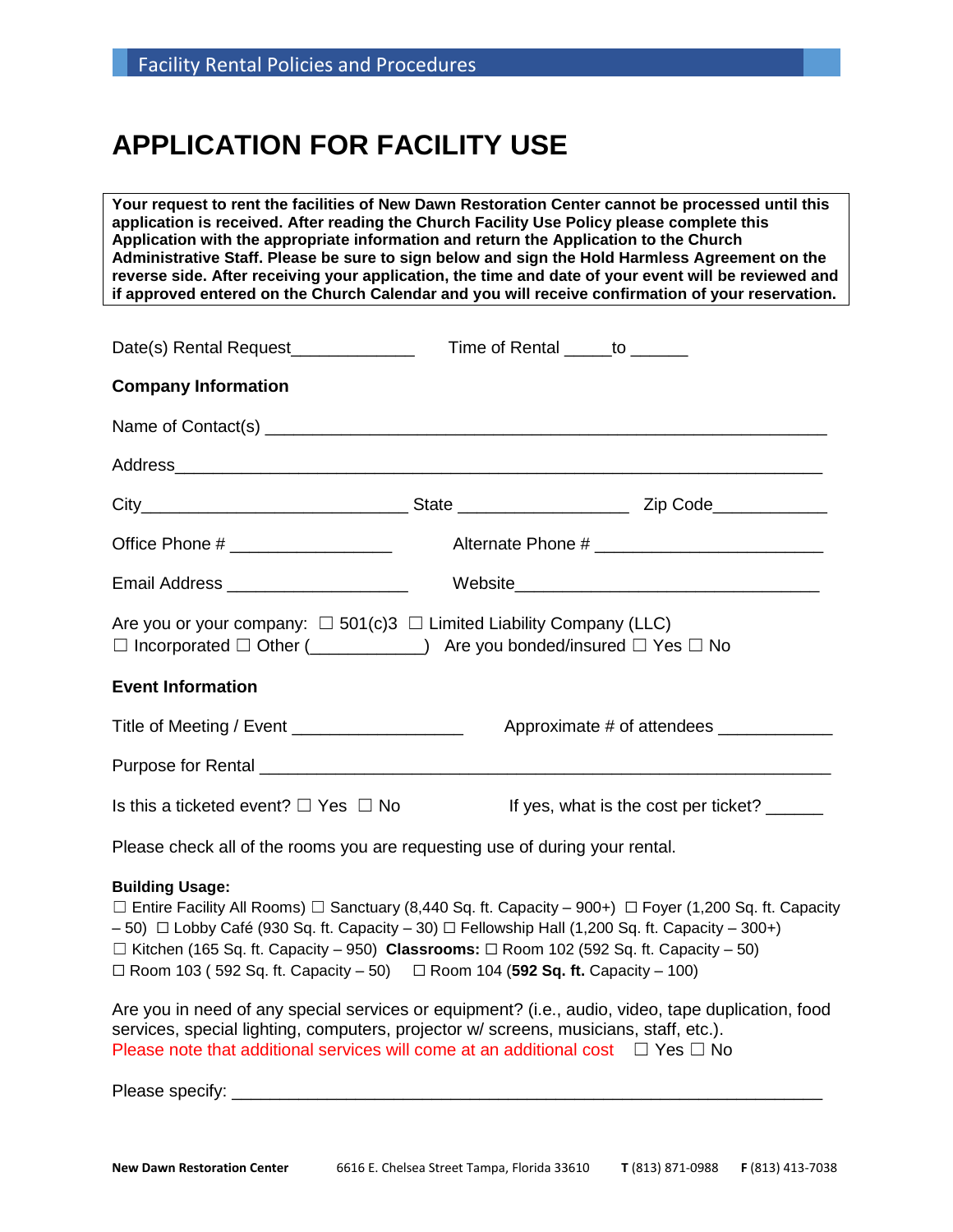| <b>Facility Rental Policies and Procedures</b> |  |  |
|------------------------------------------------|--|--|
|------------------------------------------------|--|--|

Are you in need of any graphic design services? Please note that additional services will come at an additional cost  $\Box$  Yes  $\Box$  No

Would you like for your event to be advertised on outside marquee? Please note that additional services will come at an additional cost  $\Box$  Yes  $\Box$  No

Please attach proposed schedule of events, including names of special guests & titles of sessions

#### **RATE SCHEDULE**

Please note that rentals are based on 4-hour rentals PLUS (\$75.00 per additional hour)**. NDRC Member** rate requires **ACTIVE** tithing and completion of New Member Classes. **(For weddings, refer to separate policy**) Rental Rates includes: Facility Staff Support to Open and Close

\_\_\_\_\_\_\_\_\_\_\_\_\_\_\_\_\_\_\_\_\_\_\_\_\_\_\_\_\_\_\_\_\_\_\_\_\_\_\_\_\_\_\_\_\_\_\_\_\_\_\_\_\_\_\_\_\_\_\_\_\_\_\_\_\_\_\_\_\_\_\_\_\_\_\_\_

**NDRC Member rate: \$200.00 per hour (minimum of 4 hours with an additional hour for set-up ONLY)**

**Non-Member rate: \$250.00 per hour (minimum of 4 hours with an additional hour for set-up ONLY)**

**Single use room rate FELLOWSHIP HALL AND OTHER ROOMS not including sanctuary - \$127.00 per hour (minimum of 2 hours)**

**Sound Technician – available upon request - \$40.00 per hour**

\*Please return completed form to New Dawn Restoration's Center's Office located at 6616 E. Chelsea Street Tampa, FL 33610.

**I have read and agree to the rental terms for use of the facility New Dawn Restoration Center as outlined in the Facility Use Policy of the Church.**

User's Signature **Latter and Date Latter Security** Date **Date** 

## **Hold Harmless and Indemnification Agreement**

#### **New Dawn Restoration Center Tampa, Florida**

In the event of liability when the premises is under the control or possession of the renting party, the undersigned agrees to defend, indemnify, and hold harmless New Dawn Restoration Center of Tampa, Florida, its officers, agents and employees, individually and collectively, from and against all costs, losses, property damage or otherwise, brought or recovered against any of the above that may arise from or be alleged to be caused by the undersigned's use of the Church facilities, furniture, or equipment.

| User's Signature | Date |
|------------------|------|
|                  |      |